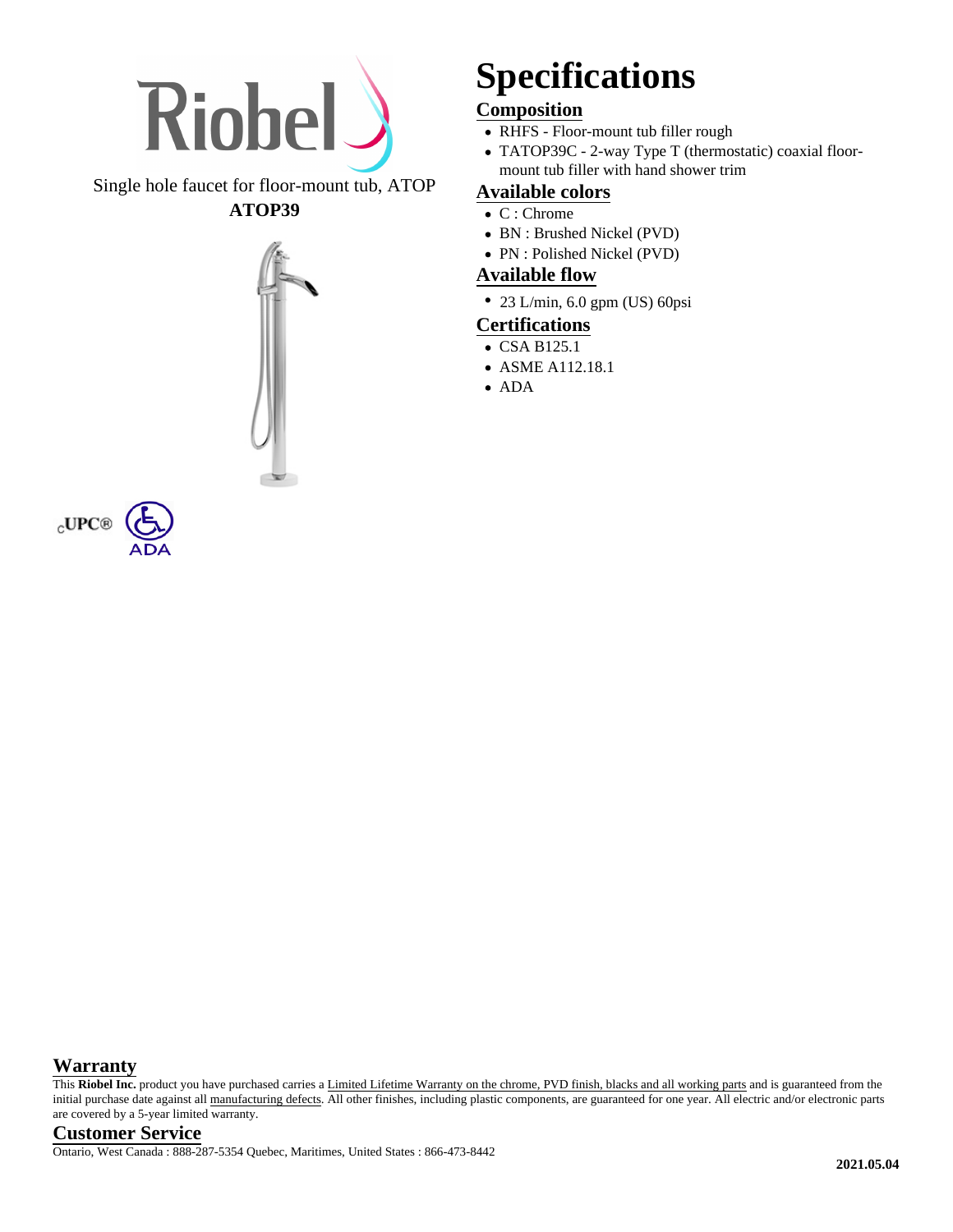

#### Floor-mount tub filler rough **RHFS**



# **Specifications**

### **Descriptions**

- Rough only
- ½" inlet male NPT
- Test cap
- Drilling hole diameter  $= 2 \frac{1}{2} (63 \text{mm})$

#### **Available colors**

 $\bullet$  :

#### **Certifications**

- CSA B125.1
- ASME A112.18.1
- CMR248 Approval

#### $_{\rm C}$ UPC<sup>®</sup>

#### **Warranty**

This Riobel Inc. product you have purchased carries a Limited Lifetime Warranty on the chrome, PVD finish, blacks and all working parts and is guaranteed from the initial purchase date against all manufacturing defects. All other finishes, including plastic components, are guaranteed for one year. All electric and/or electronic parts are covered by a 5-year limited warranty.

#### **Customer Service**

Ontario, West Canada : 888-287-5354 Quebec, Maritimes, United States : 866-473-8442